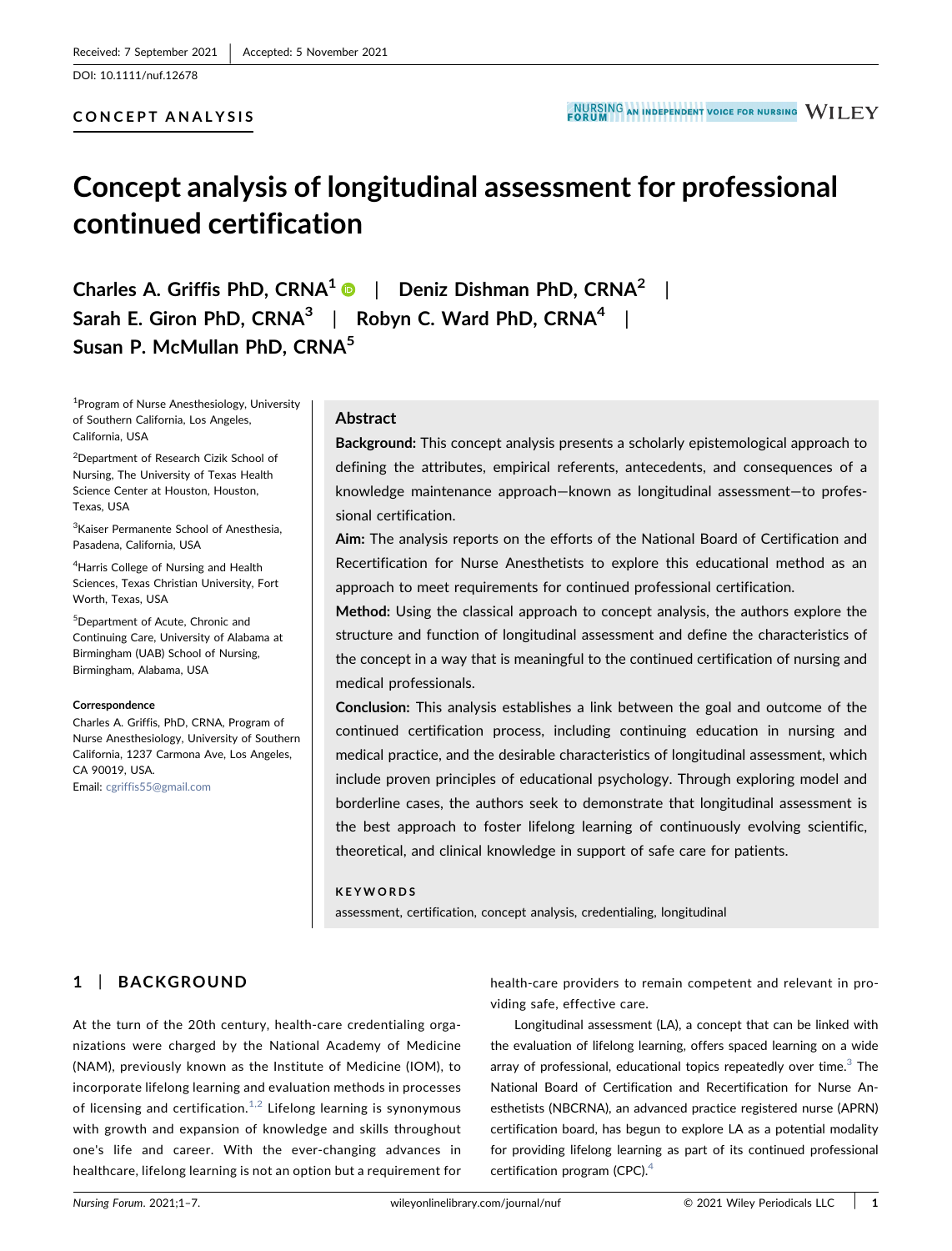# $-\mathsf{W}\mathsf{H}$  if  $\mathsf{Y}-$  nursing an independent voice for nursing  $-\mathsf{W}\mathsf{H}$  . Griffis et al.

# 2 | AIM

The aims of this analysis are to:

- Explore the academic underpinnings of LA in continued certification processes using Walker and Avant's Concept Analysis technique.
- Identify and illustrate the use of LA as a tool grounded in adult learning theory and knowledge retention to support lifelong learning.
- Scaffold changes within the NBCRNA CPC Program with broader implications to other health‐care professions and credentialing entities.

# 3 | METHOD

The Education Resources Information Center (ERIC) database was searched using key words longitudinal formative assessment AND educational theory, resulting in two articles. The American Psychological Association (APA) PsycInfo database was searched using the key words LA certification; board certification assessment, and five articles were identified. Other articles were identified by examining literature relevant to professional medical and nursing recertification, and by searching for relevant articles cited in the previously reviewed literature. The concept analysis was created by examining the literature and following the eight‐step process outlined in Walker and Avant's classic reference.<sup>[5](#page-5-3)</sup> Step 1, identifying the concept, and Step 2, determining the aims of the concept analysis, were delineated above.

# 4 | RESULTS

#### 4.1 | Concept use

LA has been used in two main areas. First, assessment is often grouped with the terms "testing" and "evaluation" in considering the outcome of an academic educational process.<sup>6</sup> Testing is the process of administering a test or instrument designed to measure a construct of knowledge, and evaluation is the process of assigning judgment to abstract entities such as institutions and individuals.<sup>[6](#page-5-4)</sup> Assessment can be defined as the interpretation of data about student performance, which can be collected through multiple sources of information, such as testing, and contributes to the evaluation process.<sup>[7](#page-5-5)</sup> Adding the term "longitudinal" implies collecting information regarding assessment over a specific time period.

Second, LA has been used more recently within credentialing organizations. To meet the goals of recertification, some medical boards have begun to use LA approaches. These can be broadly defined as repeated educational experiences delivered over a specified time period via an online platform to various electronic devices, requiring a defined score to pass and receive credit for sufficient continuing education to warrant recertification.  $8,9$ 

# 4.2 | Definitions of LA

#### 4.2.1 | Dictionary definition

The definitions of the term "longitudinal" in the Merriam‐Webster online dictionary seem to have in common the conceptualization of "length," either of a physical dimension or time itself. $^{10}$  $^{10}$  $^{10}$  In the case of time as the identified dimension, its length appears to be divided into discrete periods for repeated investigation or observation, related in some way to the variables under consideration.

The definition in the Merriam Webster online dictionary reveals that assessment involves a process of evaluation allowing an observer to arrive at a judgment about an action or attribute of something under consideration. $10$  LA can be considered to be a noun, describing observations over time used to evaluate or judge an outcome; LA may also be considered to be a verb: the act of making evaluations or assessments of a variable over time.

#### 4.2.2 | Academic educational definition

Assessment is the process of judging information about the performance of a test-taker, and may be collected via a multitude of means or practices.<sup>[6](#page-5-4)</sup> Assessment may be further characterized by considering its aims and intended purposes, as well as the chronological attributes of the assessment process.

Formative and summative assessment address the intended purpose. Formative assessment has been defined in terms of its intended purpose, which has been called assessment for learning. $11,12$ The learner receives feedback and rationale for the correct response to the testing items, with direction to learning resources. This approach encourages continual learning of new knowledge, in addition to assessing what has been learned.

Summative assessment consists of a test administered at the completion of a learning unit, aimed at assessment of knowledge as it exists at a defined point in time. $11$  This approach allows the learner to demonstrate to the evaluating entity the knowledge gained over a period of instruction.

LA is identified in the educational literature as a chronologically defined attribute of assessment in general, applicable over multiple educational settings, characterized by multiple assessments occurring over time. $6$  A commonly cited example in the medical education literature is the use of progress testing, in which students complete multiple staged assessments of learning over a defined period (e.g., semester).<sup>[13](#page-6-2)</sup>

#### 4.2.3 | NBCRNA operational definition

The NBCRNA is considering adopting an LA approach as a compo-nent of the Continued Professional Certification (CPC) Program.<sup>[4](#page-5-2)</sup> The current CPC program involves two 4‐year cycles of accumulating required hours in defined categories of learning experiences,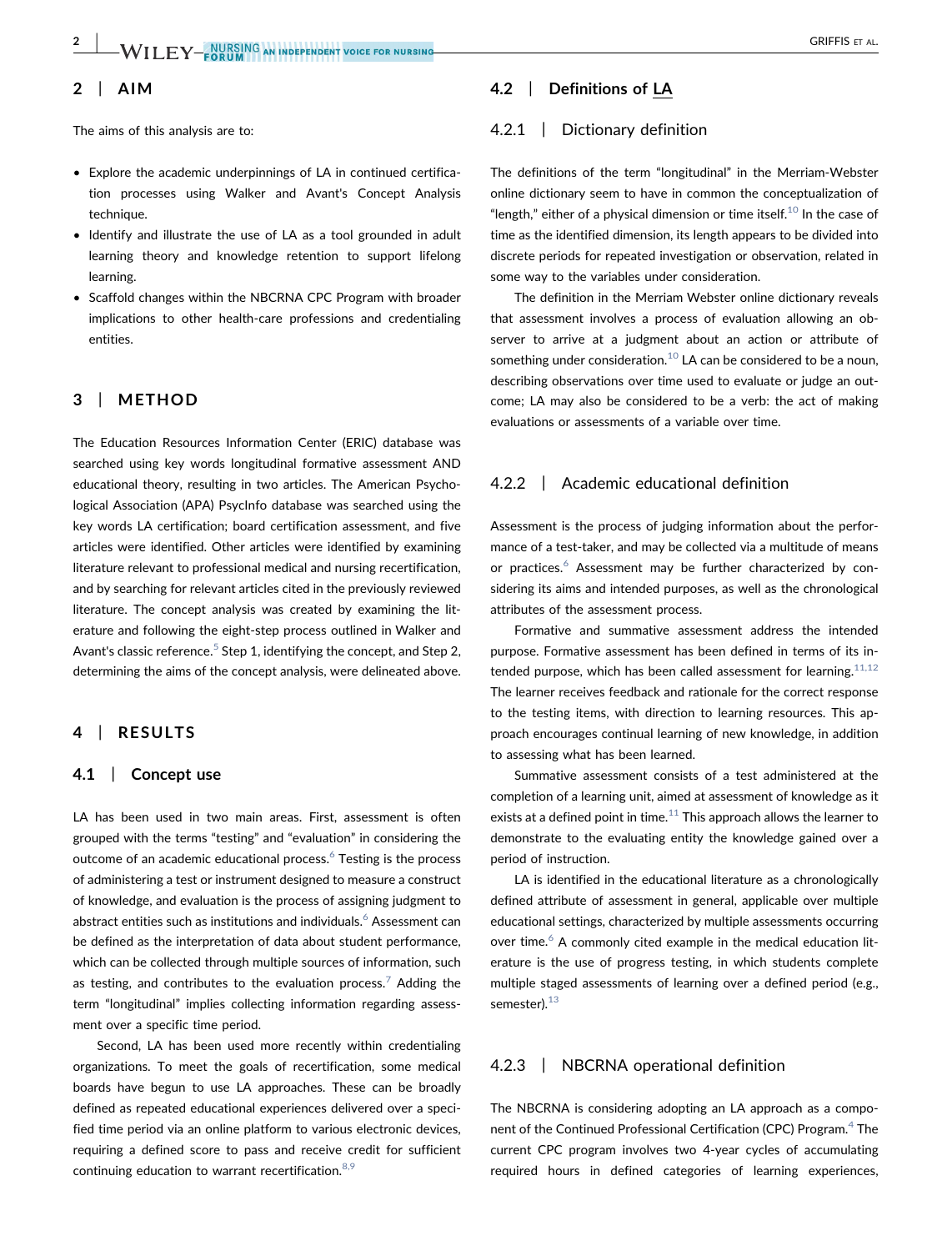completing learning modules examining four key areas of nurse anesthesia practice based on a professional practice analysis (PPA), and taking an assessment in the second 4‐year cycle. Thus, certified registered nurse anesthetists (CRNAs) must seek out approved educational opportunities at required levels, and then complete a nonhigh‐stakes diagnostic assessment, which identifies areas requiring further continuing education to improve knowledge.

The LA approach could take the place of, or be complementary to, components of this process. The NBCRNA could, via an electronic platform, offer CRNAs a set number of questions on a timed basis, available for a specified time limit, on personal electronic devices. The assessment items may be derived from agreed‐upon classic or core academic professional knowledge sources for the profession, or from published literature focused on new theory or techniques, identified for members at the beginning of an assessment cycle. These items are written by currently certified subject matter experts in nurse anesthesia, who have undergone item writing training, and are reviewed and refined by a designated panel of subject matter experts. Additionally, they are linked to knowledge elements of an assessment blueprint resulting from a PPA of nurse anesthesia and have undergone statistical analysis to verify alignment with the measured construct. Feedback would be provided immediately, identifying correct responses with rationale, references, and links to related learning resources.

<span id="page-2-0"></span>In considering the dictionary and educational definitions of LA, and the components of the operationalized proposed LA program, the NBCRNA offers the following operational definition. LA is a

method that determines adequate professional knowledge in a postcertification practitioner to assure public safety.

#### 4.3 | Defining attributes

The defining attributes of the concept of LA in this analysis must be considered in the context of the definition and use of the term by the NBCRNA in the CPC Program. $4$  LA in this analysis is an educational method used by an advanced practice nursing certification board to assure public safety by creating lifelong learning in postcertification practitioners. Knowledge is enhanced by intermittent and repeated exposure to current professional content using an electronic device‐ centered platform. $8,9,14$  A key underlying assumption is that enhanced learning results in skilled practitioners who provide safe, high-quality clinical care. The defining attributes of LA in this context are shown in Figure [1,](#page-2-0) and include:

- LA utilizes principles of educational psychology to enhance learning, including the testing effect on learning (frequent repetitive testing<sup>15,16</sup>; spaced learning (exposure to materials interspersed with other activities<sup>15,17,18</sup>; interleaving subject matter (simultaneously presenting several different learning topics<sup>[15](#page-6-3)</sup>); providing instant or immediate feedback $19$ ).
- LA is a repetitive learning experience.<sup>[14](#page-6-5)</sup>
- LA is a convenient learning platform.  $9,15$
- LA is self-directed.<sup>14</sup>



FIGURE 1 The defining attributes of longitudinal assessment [Color figure can be viewed at [wileyonlinelibrary.com](http://www.wileyonlinelibrary.com)]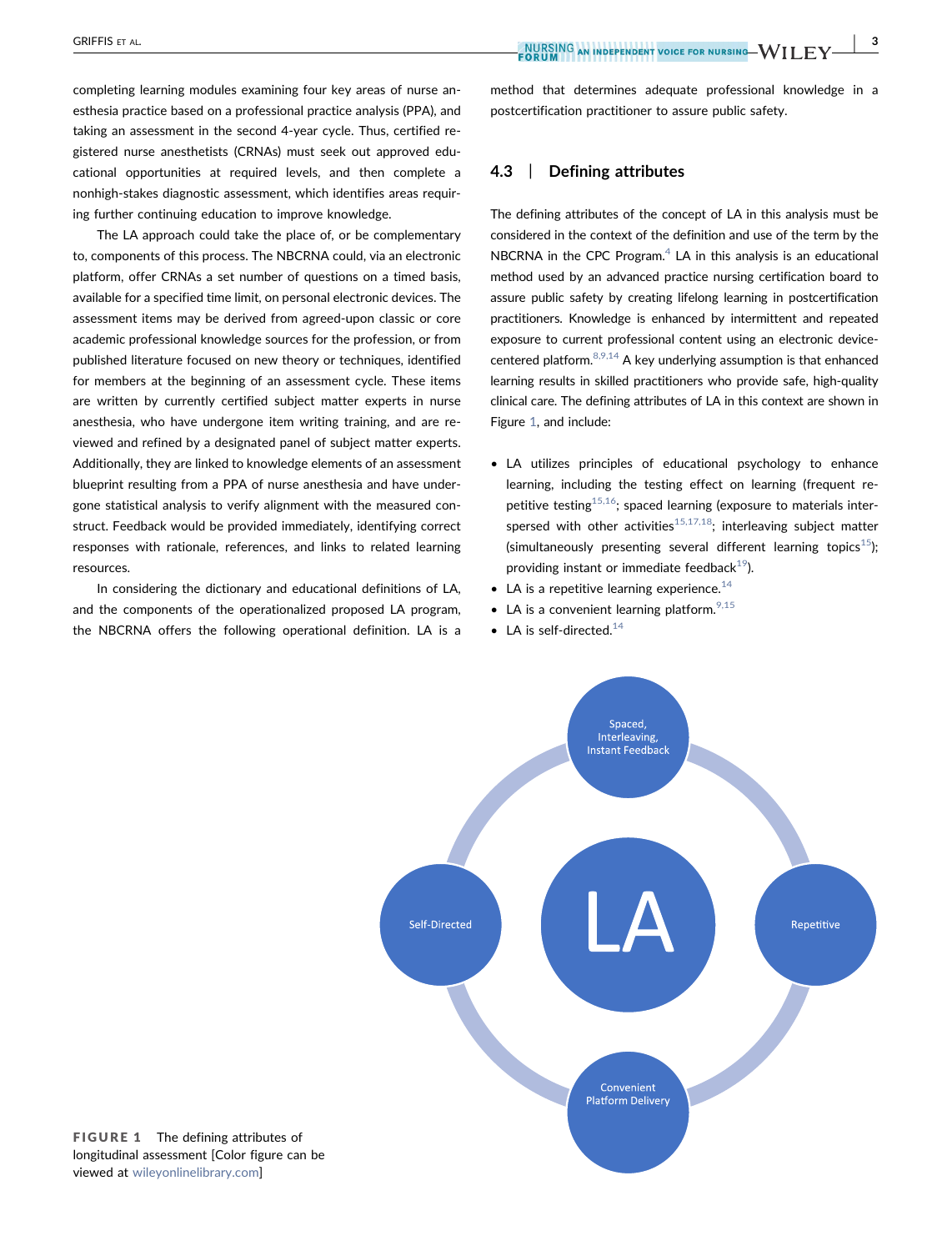# 4.4 | Model case

# 4.4.1 | Maintenance of Certification Assessment for Pediatricians (MOCA‐PEDS)

In 2015 the American Board of Pediatrics (ABP) proposed an alternative to the traditional maintenance of certification (MOC) examination.<sup>20</sup> Their goals were to develop a platform for continuous assessment, which included opportunities for learning that were rigorous and up‐to‐date with the comprehensive knowledge required for board‐certified pediatricians and would provide immediate feedback on topics tested. $20$  Following intensive research including focus groups with diplomates and pilot testing, the ABP developed MOCA‐ PEDS,<sup>[20](#page-6-6)</sup> which has replaced the high-stakes examination.

Participants in this assessment receive 60–72 questions per year, in quarterly increments, over a 5‐year MOC cycle, with passing score set by the board. If passing by Year 4, the MOC requirement is met, and Year 5 is optional. If not passing by Year 4, participants must take a proctored examination to meet MOC requirements. The four lowest scoring quarters are automatically dropped in Years 1–4. For each year the passing standard is met, participants receive credit for Part 2 Continuing Education requirements. Forty‐five learning objectives are specified per year; 60 questions are from professional core content (45 first-time questions and 15 repeat) and 8 questions from articles. Four featured readings are provided at the beginning of the yearly cycle, usually from practice guidelines with high levels of evidence; participants are asked two questions per article. Diplomates are provided a dashboard to track their progress. For flexibility, content is delivered via both Web‐based browsers and mobile devices. Content is delivered quarterly, and content objectives are revisited or repeated over time. Users can choose when and where they would complete the continuous assessment as long as they complete it during the specific cycle. Immediate feedback is provided for each completed item, consisting of correct response, rationale, and links to supporting reference materials. This model demonstrates all defining attributes of LA: it is a self‐directed, spaced, interleaving assessment of knowledge that provides immediate feedback delivered in a repetitive fashion on a convenient platform.

#### 4.5 | Borderline case

### 4.5.1 | Continued Professional Certification (CPC)

Continuing education practices changed as a result of the hallmark reports issued by the IOM in 2003 and 2010. $21$  These reports called for continuing education of health‐care providers to encompass a demonstration of knowledge and skill as well as the incorporation of technology and evidence‐based practice. A joint report from both the IOM and the Robert Wood Johnson Foundation identified the need for periodic assessment for ongoing credentialing. $^{21}$  In 2009, IOM issued a statement identifying the need for the demonstration of "lifelong learning" for all health-care professionals. $^{21}$  In response to these reports and changes in

the continued education and assessment developed by other health‐care professional organizations, and in conjunction with the National Council of the State Boards of Nursing white paper identifying the need for the continual assessment of competency, the NBCRNA developed and validated the CPC process, and the Continued Professional Certification Assessment (CPCA) of learning.

In efforts to promote continuous lifelong learning, the NBCRNA developed a continued certification program of 8‐year cycles, with 4‐year segments, and a 2‐year "check‐in" to maintain contact and verify maintenance of state registered nurse (RN) licensure, which is required for continued certification. The original CPC program was conceived in 2012, consisting of 60 credits of assessed continuing education (CE) every 4 years ("class A" CE); 40 credits of professional development every 4 years ("class B" CE); four core educational modules targeting key professional practice areas, every 4 years; and one diagnostic CPC examination every 8 years, $22$  resulting in recommendations for areas of further study. CRNAs meeting the performance standard do not receive feedback on specific questions. The four aims of this original program were to (1) ensure the measured knowledge was in areas of nurse anesthesia practice needed by all CRNAs regardless of practice setting, based upon a PPA survey; (2) use the reporting of professional activity to promote the role of the advanced practice nurse in healthcare and leadership roles; (3) provide the most recent evidence guiding anesthesia practice through the delivery of the 4 core educational modules; and (4) create an adaptable continuing education program for all types of learners. $21$ 

The evolved CPC program is an example of a borderline case containing most of the defining attributes of LA (repetitive learning, self-directed, some experiences associated with convenient delivery platforms), but not all (instant feedback, principles of educational psychology including testing effect, interleaving, and spaced learning).

#### 4.6 | Antecedents

Antecedents answer the following question: "What events must occur before occurrence of the concept, which can be defined as recertification using LA as a component of the NBCRNA CPC program?"<sup>[5](#page-5-3)</sup> These events fall into two categories: events involving the professional seeking certification (certificant), and events involving the NBCRNA CPC program. The certificant must hold current certification as a CRNA, which means there has been completion of an accredited program of nurse anesthesia education and maintain licensure as a registered nurse; achieve success on the National Certification Examination (NCE) administered by the NBCRNA; and fulfill the NBCRNA‐required practice component as a CRNA to participate in the CPC program.

With regard to the antecedent events involving the NBCRNA, the organization must have recognized the need for, as well as planned and initiated, the CPC program. This includes making an informed decision, based on research, to create, operationalize, and initiate LA as a means or component of achieving CPC.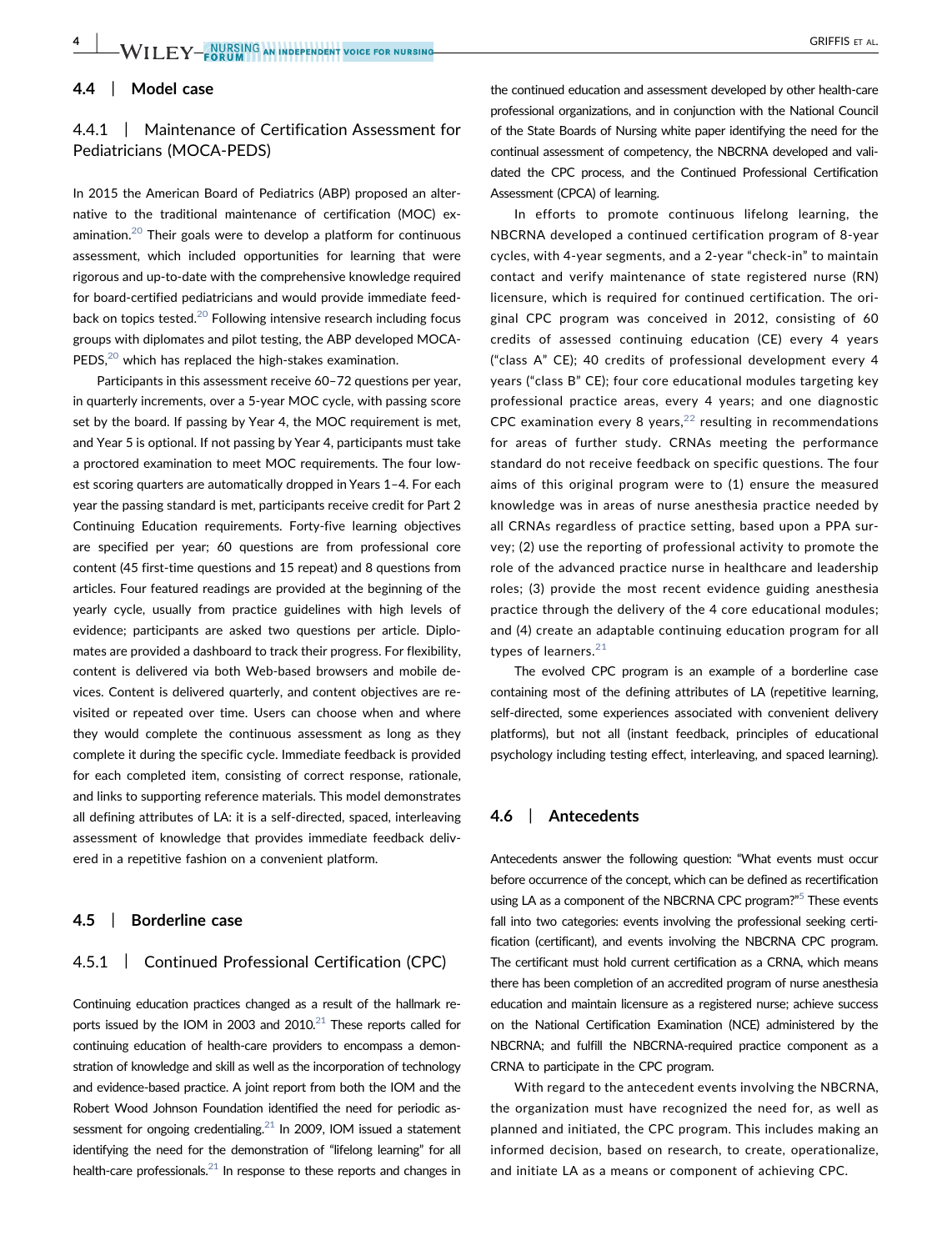# 4.7 | Consequences

As a direct result of LA, provided the antecedents are met supporting the operational definition, LA would creatively underpin the NBCRNA mission to promote patient safety through credentialing programs that support lifelong learning. Since the focus of CPC impacts both practitioner and patient, LA could also improve patient safety. In fact, in those studies that gather feedback from participants, most physician LA participants acknowledge that this assessment strategy helped keep them current about practice knowledge or led them to make a practice change, and patient care was improved.<sup>23,24</sup> While no study or published account can measure degrees of overall improvements in patient safety related to a testing strategy, it is inarguable that a better prepared and more engaged health-care provider actively participating in relevant lifelong learning could offer a higher degree of patient safety. $25$ 

In addition to the public, the NBCRNA also serves certificants. To meet the expectations of these stakeholders, the NBCRNA continually examines the research, best practices, and assessment community to bring the most effective CPC experience to those who must maintain their certification to practice nurse anesthesia. Given the operational definition of LA, the convenience and availability of LA would also serve to meet the expectations of the CRNA community. Many practitioners prefer the ease of electronic assessment capabilities, rather than a more conventional high‐stakes examination offered once or twice a year at a testing facility. Likewise, test anxiety may be

<span id="page-4-0"></span>

FIGURE 2 Overview of the process and purpose of the concept analysis of longitudinal assessment [Color figure can be viewed at [wileyonlinelibrary.com\]](http://www.wileyonlinelibrary.com)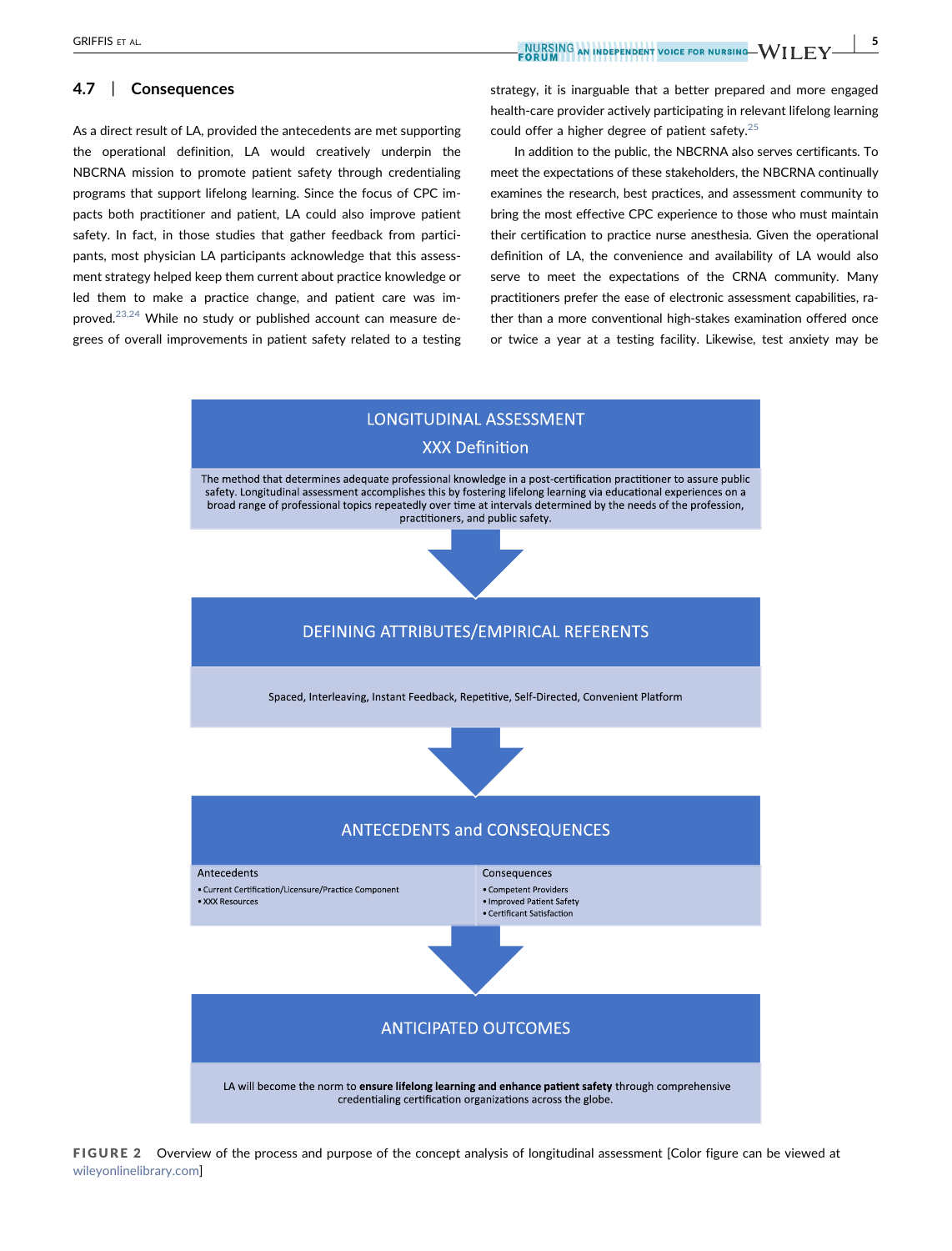6 | WII FV-AURSING AN INDEPENDENT VOICE FOR NURSING

reduced when one high-stakes examination is replaced by repetitive assessments with smaller numbers of items. Given the sporadic and often unpredictable hours kept by those in healthcare, it should be no surprise that the self-directed nature of LA is also more appealing to busy professionals.<sup>[20,23,24](#page-6-6)</sup> LA offers the ability to complete assessments at any hour of the day without the lost wages or childcare issues a longer, higher stakes exam would require if taken at a testing facility. Thus, the consequences of LA are that while lifelong learning is enhanced with the potential to improve public safety, the convenience and self‐directed nature of such a process is not sacrificed, meeting the needs of busy professionals.

#### 4.8 | Empirical referents

The last step in concept analysis is determining the empirical referents; empirical referents demonstrate the existence of the phenomenon or concept. $5$  In the case of LA, the defining attributes are the same as the empirical referents, as they are necessary to describe the attributes of the concept (see Figure [2\)](#page-4-0).

### 5 | DISCUSSION

Through a detailed literature search, $26$  educational theory and psychology were found to support LA as a viable approach for formative testing, demonstrating that the assessment itself not only queried the knowledge of the practitioner but also offered a learning experience within the assessment. From the experiences assembled by other professional organizations and best practices, LA is described as most effectively delivered in a repetitive fashion, over time, at varied intervals, utilizing easy‐to‐use and convenient testing platforms that are electronically available for personal use (i.e., on smartphones, tablets, computers, and laptops). [3,20,23](#page-5-1) This enables the credentialing entity or organization to offer the assessment experience to a vast array of practitioners, while giving the practitioners the freedom to choose when and how to complete the assessment. Interestingly, in this manner, LA also empowers the user to self-direct their CPC process, rather than being told when and how to maintain their certification.

Over time, LA offers an opportunity to fulfill the requisite notion that lifelong learning could be enhanced within the assessment itself in a convenient and self‐directed fashion. LA fills the gaps in learning that point‐in‐time testing misses. The defining attributes are what contribute to the success of the LA process in knowledge retention. It is anticipated that as certification boards obtain additional feedback from certificants/diplomates and stakeholders about the outcomes of LA for their professions, more and more certification bodies will opt to transition to LA. As technology continues to advance the ability to deliver content on distance‐accessible, convenient platforms, LA will become the norm to ensure lifelong learning and enhance patient safety through comprehensive credentialing and certification organizations across the globe.

# 6 | CONCLUSIONS

This concept analysis is essential to address the nascent incorporation of LA into continued certification programs. As health-care organizations continue to develop approaches to demonstrate the competence and quality of professional nurses in their evolving roles in world‐wide health, this concept analysis will assist in this essential task by describing and defining the LA approach. Indeed, the contrasting model and borderline cases provide pragmatic examples for organizations to consider as guides to implementation of LA.

Further study is required to provide high-quality evidence that LA truly enhances lifelong learning and improves patient safety. The support for LA from certificants, diplomates, and those who credential practitioners must also be present for LA to be accepted as a component of continued certification. Application of this conceptual approach may inform other credentialing bodies of mechanisms to ensure lifelong learning of all practitioners to support patient safety. Once resources are in place, and pilot studies are conducted, it is hoped that bodies such as the NBCRNA can lead and serve as a model for other national and international professional nursing organizations to move forward with the improvement of credentialing processes.

#### DATA AVAILABILITY STATEMENT

There is no primary or secondary data in this article. This article is an explanation of the concept of longitudinal assessment for continued professional certification. It is not a report of original or secondary research.

#### ORCID

Charles A. Griffis  $\blacksquare$  <https://orcid.org/0000-0002-7662-0594>

#### **REFERENCES**

- <span id="page-5-0"></span>1. Institute of Medicine. To Err Is Human: Building a Safer Health System. National Academy Press; 1999.
- 2. Institute of Medicine. Crossing the Quality Chasm: A New Health System for the 21<sup>st</sup>Century. National Academy Press; 2001.
- <span id="page-5-1"></span>3. Price DW, Swanson DB, Irons MB, Hawkins RE. Longitudinal assessments in continuing specialty certification and lifelong learning. Med Teach. 2018;40(9):917‐919. [doi:10.1080/0142159X.2018.1471202](https://doi.org/10.1080/0142159X.2018.1471202)
- <span id="page-5-2"></span>4. National Board of Certification and Recertification for Nurse Anesthetists (NBCRNA). Value of the CPC Program. NBCRNA Website. 2020. Accessed June 21, 2021. [https://www.nbcrna.com/](https://www.nbcrna.com/continued-certification/value-of-the-cpc-program) [continued-certification/value-of-the-cpc-program](https://www.nbcrna.com/continued-certification/value-of-the-cpc-program)
- <span id="page-5-3"></span>5. Walker LO, Avant KC. Strategies for Theory Construction in Nursing. 6th ed. Pearson; 2019.
- <span id="page-5-4"></span>6. Ghaicha A. Theoretical framework for educational assessment: a synoptic review. J Educ Pract. 2016;7(24):212‐231.
- <span id="page-5-5"></span>7. Brown TLG. Teachers' conceptions of assessment: implications for policy and professional development. Assess Educ. 2004;11(3):305‐322.
- <span id="page-5-6"></span>8. American Board of Medical Specialties (ABMS). Board certification. What is ABMS Board Certification? ABMS Website. 2020. Accessed June 23, 2021. <https://www.abms.org/board-certification/>
- <span id="page-5-7"></span>9. American Board of Medical Specialties (ABMS) Longitudinal assessment balances learning and assessment. ABMS Website. June 13, 2019.